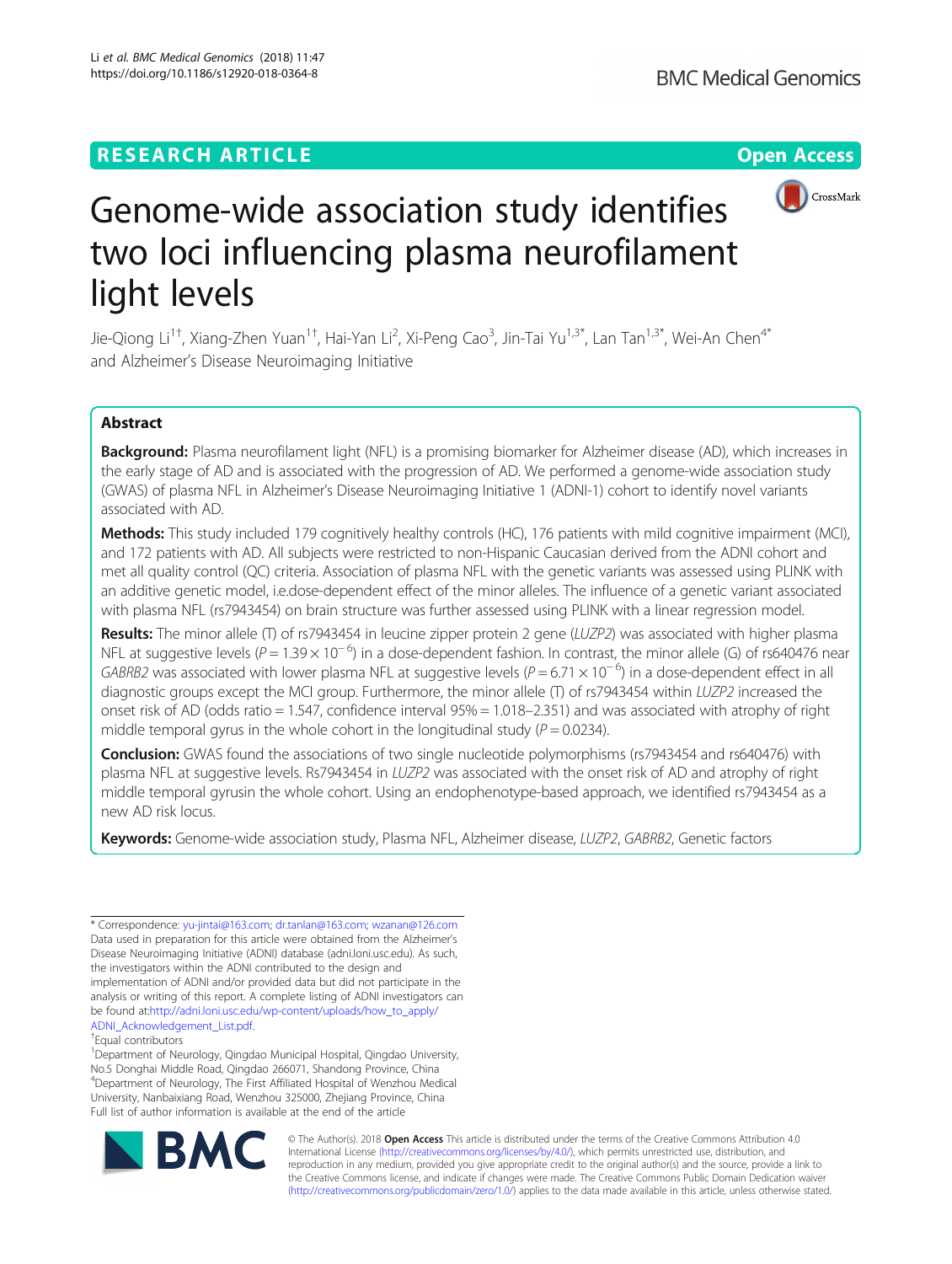# <span id="page-1-0"></span>Background

Alzheimer disease (AD) is the main cause of dementia and one of the major challenges for health care across the world, which is characterized pathologically by extracellular accumulation of amyloid-β (Aβ), intracellular deposition of neurofibrillary tangles (NFT), neuronal loss and synaptic dysfunction [\[1](#page-6-0)]. Well-established cerebrospinal fluid (CSF) biomarkers including  $\mathcal{AB}_{42}$ , total-tau (t-tau), phosphorylated tau (p-tau) have been used for the diagnosis of AD and monitoring its progression [\[2](#page-6-0)], but the their application is hampered by a high degree of invasiveness, complex operations and high costs. Biomarkers in peripheral blood are more appropriate screening tools for AD among old individuals to monitor AD progression. Interestingly, recent studies using ultrasensitive assay showed that plasma neurofilament light (NFL), the main component of neurofilaments (cytoskeletal protein of neurons), increased in patients with AD dementia and was associated with other established CSF and neuroimaging biomarkers of AD [\[3,](#page-6-0) [4](#page-6-0)]. Plasma NFL is a noninvasive biomarker for neuronal injury in AD compared with CSF biomarkers. Thus, it has the potential for monitoring AD progression [\[3](#page-6-0)].

AD is a clinically heterogeneous neurodegenerative disease with a strong genetic component. Genetic risk factors of AD impact the CSF or neuroimaging biomarkers through which they might modulate the process of AD [[5\]](#page-6-0). Thus, biomarkers for AD may be used as endophenotypes to explore the genetic factors that impact their metabolism  $[6-8]$  $[6-8]$  $[6-8]$ . Based on the association between plasma NFL and AD, we performed a genomewide association study (GWAS) using plasma NFL as an endophenotype of AD to explore genetic factors involved in plasma NFL metabolism. We hypothesized that these genetic factors may influence pathological change in AD.

# Methods

#### Subjects

In this study, 172 AD patients, 176 subjects with mild cognitive impairment (MCI), and 179 healthy controls (HC) whose data met all quality control (QC) criteria were included from the Alzheimer's Disease Neuroimaging Initiative

1 (ADNI-1) cohort. The full cohort with plasma NFL and genotype data included 578 subjects. All the subjects were restricted to non-Hispanic Caucasian checked with their pedigree information checked to reduce potential bias of population stratification that might confound GWAS results. This step removed 40 subjects. After QC of the plasma NFL levels and removal of 11 outliers, there were 527 subjects with plasma NFL data left. The detailed demographic information and plasma NFL data have been shown in Table 1.

# ADNI dataset

ADNI was launched in 2003 by the National Institute on Aging, the National Institute of Biomedical Imaging and Bioengineering, the Food and Drug Administration, private pharmaceutical companies and nonprofit organizations. ADNI was established to develop serial magnetic resonance imaging (MRI), positron emission tomography (PET), and a combination of biomarkers, neuropsychological and clinical assessment to improve early diagnosis and measure the progression of AD [[9\]](#page-6-0). The ADNI database has three protocols (ADNI 1, ADNI 2 and ADNI Grand Opportunities (ADNI GO)) at present and recruited more than 1500 participants including normal older subjects, MCI and early AD in this research. More information is available on the website of ADNI ([www.](http://www.loni.ucla.edu/ADNI) [loni.ucla.edu/ADNI\)](http://www.loni.ucla.edu/ADNI).

#### Plasma measurements and quality control

Plasma NFL was analyzed using the ultrasensitive Single Molecule array (Simoa) technique as previously described [[10](#page-6-0)]. The assay used a combination of monoclonal antibodies and purified bovine NFL as a calibrator. Analytical sensitivity was  $\langle 1.0 \text{ pg/mL} \rangle$ , and the NFL levels in all tested sample were above the detection limit. Further QC was performed to reduce the potential influence of extreme outliers on statistical results. Mean and standard deviations (SD) of baseline plasma NFL were calculated. Subjects who had a value which is 3-fold SD greater or smaller than the mean value  $\left($  < 42.8–3  $\times$  26.8 pg/mL or >  $42.8 + 3 \times 26.8$  pg/mL) were removed from the analysis. This step removed 11 subjects.

**Table 1** The demographic information of participants with plasma NFL data

| AD                  | <b>MCI</b>           | НC                  | Total               |  |
|---------------------|----------------------|---------------------|---------------------|--|
| 172                 | 176                  | 179                 | 527                 |  |
| $76 \pm 7(56 - 91)$ | $75 \pm 8 (54 - 89)$ | $76 \pm 5(62 - 90)$ | $75 \pm 7(54 - 91)$ |  |
| 90/82               | 117/59               | 103/76              | 310/217             |  |
| 66.9                | 52.8                 | 26.8                | 48.6                |  |
| $48.7 \pm 20.9$     | $39.9 + 17.7$        | $32.8 \pm 15.5$     | $40.4 \pm 19.3$     |  |
|                     |                      |                     |                     |  |

Abbreviations: AD Alzheimer's disease, APOE Apolipoprotein E; HC healthy control, MCI mild cognitive impairment, NFL neurofilament light, SD standard deviation <sup>a</sup>Plasma NFL levels were different across the 3 diagnostic groups ( $P < 0.0001$ ). Tukey's multiple comparisons test showed that AD patients had higher plasma NFL levels compared with MCI group and healthy controls (P < 0.001). MCI group also had higher plasma NFL levels compared to healthy controls (P = 0.0007)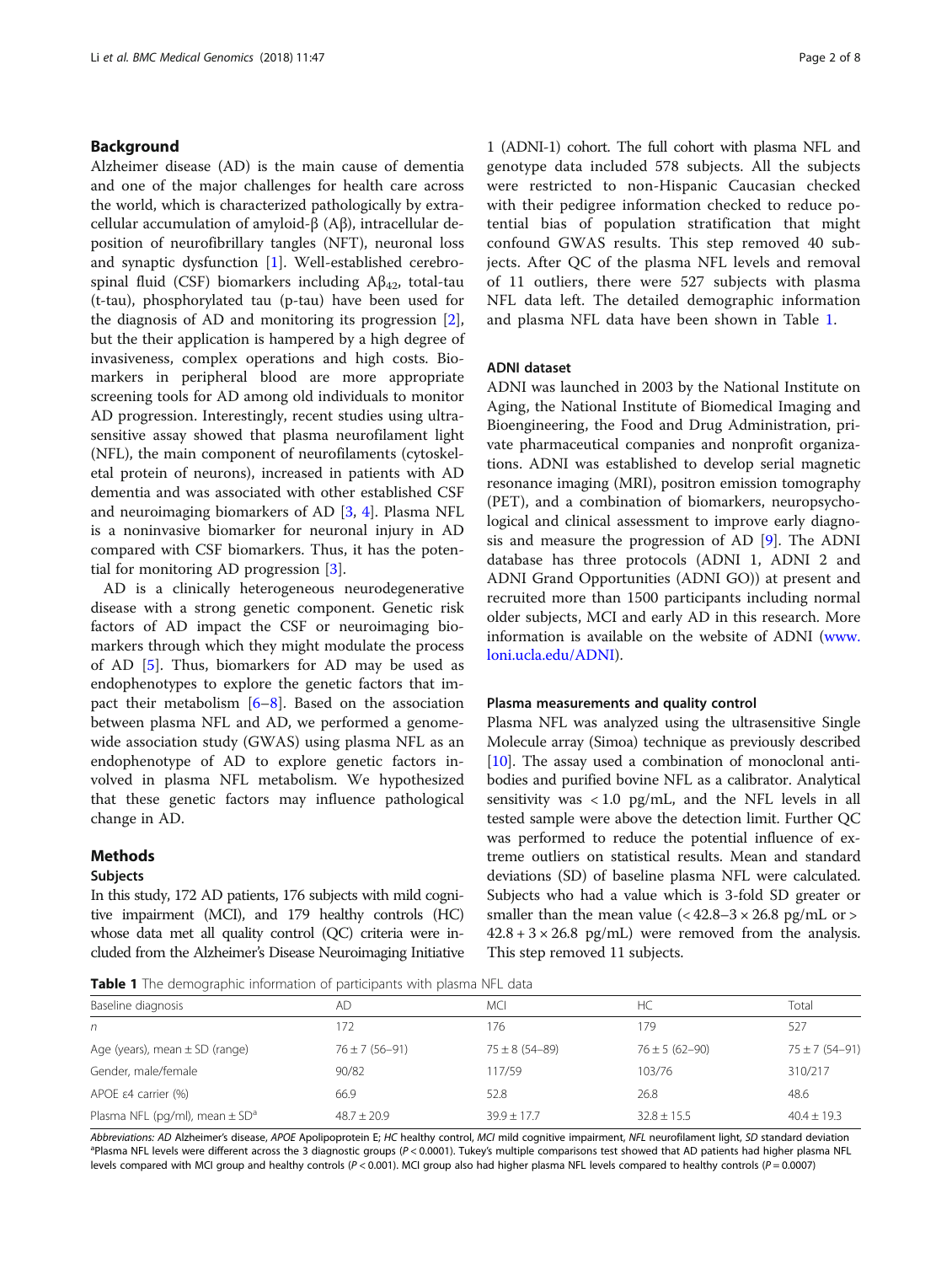#### Genotyping and quality control

The ADNI 1 samples involved in this study were genotyped by Human 610-Quad BeadChip (Illumina, Inc., San Diego, CA). PLINK software (version 1.07) was used to explore the association of plasma NFL with the genetic variants using the following stringent criteria: minimum call rate for single nucleotide polymorphisms (SNPs) and individuals > 98%; minimum minor allele frequencies (MAF) > 0.20, Hardy-Weinberg equilibrium test  $P > 0.001$ . The restriction to SNPs with a minor allele frequency > 0.20 served to reduce the potential for false-positive results and enhance statistical power. An apolipoprotein E (APOE) genotyping kit was used to identify APOE alleles, which were defined by rs7412 and rs429358 [[7\]](#page-6-0).

#### Brain structure on MRI

The data of MRI brain structure were derived from UCSF FreeSurfer datasets, which were used to conduct association test of rs7943454in leucine zipper protein2 gene (LUZP2) with brain structure. The cerebral image segmentation and analysis were performed with the FreeSurfer version5.1 (<http://surfer.nmr.mgh.harvard.edu>/) based on the2010 Desikan-Killanyatlas [[11](#page-6-0)]. The technical details of these procedures have been described in prior publications [[12](#page-6-0)]. Brian regions have been reported to be closely associated with AD such as hippocampus, parahippocampus, middle temporal gyrus, posterior cingulate, precuneus and entorhinal cortex, which were selected as our regions of interest (ROI) to analyze their its associations with rs7943454.

#### Statistical analyses

Association studies of plasma NFL with the genetic variants were performed using PLINK (version 1.07) with the additive genetic model, i.e. dose-dependent effect of the minor allele. The analysis included a total of 30,1687 genotyped variants. To adjust for multiple testing, Bonferroni correction was applied and SNPs with corrected  $p < 0.01$  (uncorrected  $p < 3.31 \times 10-8$ , i.e., 0.01/301687 markers) were considered genome-wide significant. And we secondarily examined SNPs with uncorrected  $p$  values less than  $10-5$ to identify potential candidates. Age, gender and diagnosis were included as covariates. Bonferroni correction of the P values by the total number of acceptable quality SNPs was used for multiple test correction. Differences in continuous variables (plasma NFL levels, volume of regional brain) were examined using one-way analysis of variance (ANOVA), and Tukey's multiple comparisons test was used to perform the pairwise analysis after ANOVA. Genome-wide associations were visualized using a software program (R, version 3.4.0; The R Foundation). Regional associations were visualized with the Locus Zoom web tool (<http://locuszoom.org/>). Moreover, a multiple linear regression model was applied using PLINK to estimate coefficients for testing a possible correlation between brain structure and rs7943454. Age, gender, education, and APOE ε4status were used as covariates.

# Results

## Characteristics of included subjects

The information about these included subjects has been shown in Table [1.](#page-1-0) Briefly, 172 AD (82 women,  $76 \pm 7$  years), 176 MCI (59 women,  $75 \pm 8$  years) and 179 HC (76 women,  $76 \pm 5$  years) subjects were recruited in this study. AD group had the highest frequency of ε4 allele within APOE gene (66.9%). AD patients  $(48.7 \pm 20.9 \text{ pg/ml})$  had higher plasma NFL levels compared with MCI group  $(39.9 \pm 17.7 \text{ pg/ml})$  and HC group  $(32.8 \pm 15.5 \text{ pg/ml})$  $(P < 0.001)$ . MCI group also had higher plasma NFL levels compared to HC group  $(P = 0.0007)$ . The sensitivity and specificity of plasma NFL used for the diagnosis of AD were 0.73 and 0.84 respectively. The area under the curve (AUC) of the model containing plasma NFL, age at baseline, gender, educational level and APOE ε4 genotype was 0.86 in predicting the onset of AD among HC controls group. By comparison, the AUROCs were 0.84 to 0.87 for CSF Aβ42, CSF ttau, and CSF p-tau (Additional file [1](#page-5-0): Figure S1).

# SNPs associated with plasma NFL levels

There were 527 individuals with plasma NFL data as mentioned above. After adjusting for age, gender and diagnosis, two SNPs (rs7943454, rs640476) were identified associated with plasma NFL at suggestive levels of  $P < 10^{-5}$  (Fig. [1a,](#page-3-0) Table [2](#page-3-0)). No SNPs with genome-wide significant association with plasma NFL levels was identified in this study.

The minor allele of rs7943454 (T) was associated with higher plasma NFL levels in a dose-dependent effect in all diagnostic groups (Fig.  $2a$ ). In contrast, the minor allele of rs640476 (G) showed association with lower plasma NFL levels in a dose-dependent effect in all diagnostic groups except the MCI group (Fig. [2b\)](#page-4-0).

SNPs mapped closely to the two suggestive SNPs (rs7943454, rs640476) regions were also analyzed. These nearby SNPs showed association with plasma NFL levels at P levels lower than 0.01. However, these SNPs associated with plasma NFL also disappeared after controlling the genotype of the two suggestive SNPs (Fig.  $1b$  and  $c$ , Fig. 1 $d$  and  $e$ ). The results indicated that these nearby SNPs were driven by the two suggestive SNPs.

## Rs7943454 and onset risk of AD

The International Genomics of Alzheimer's Disease Project (IGAP) is the largest genetic epidemiology investigation of AD risk to date. In 2013, the IGAP reported a grandscale meta-analysis and identified 11 new susceptibility loci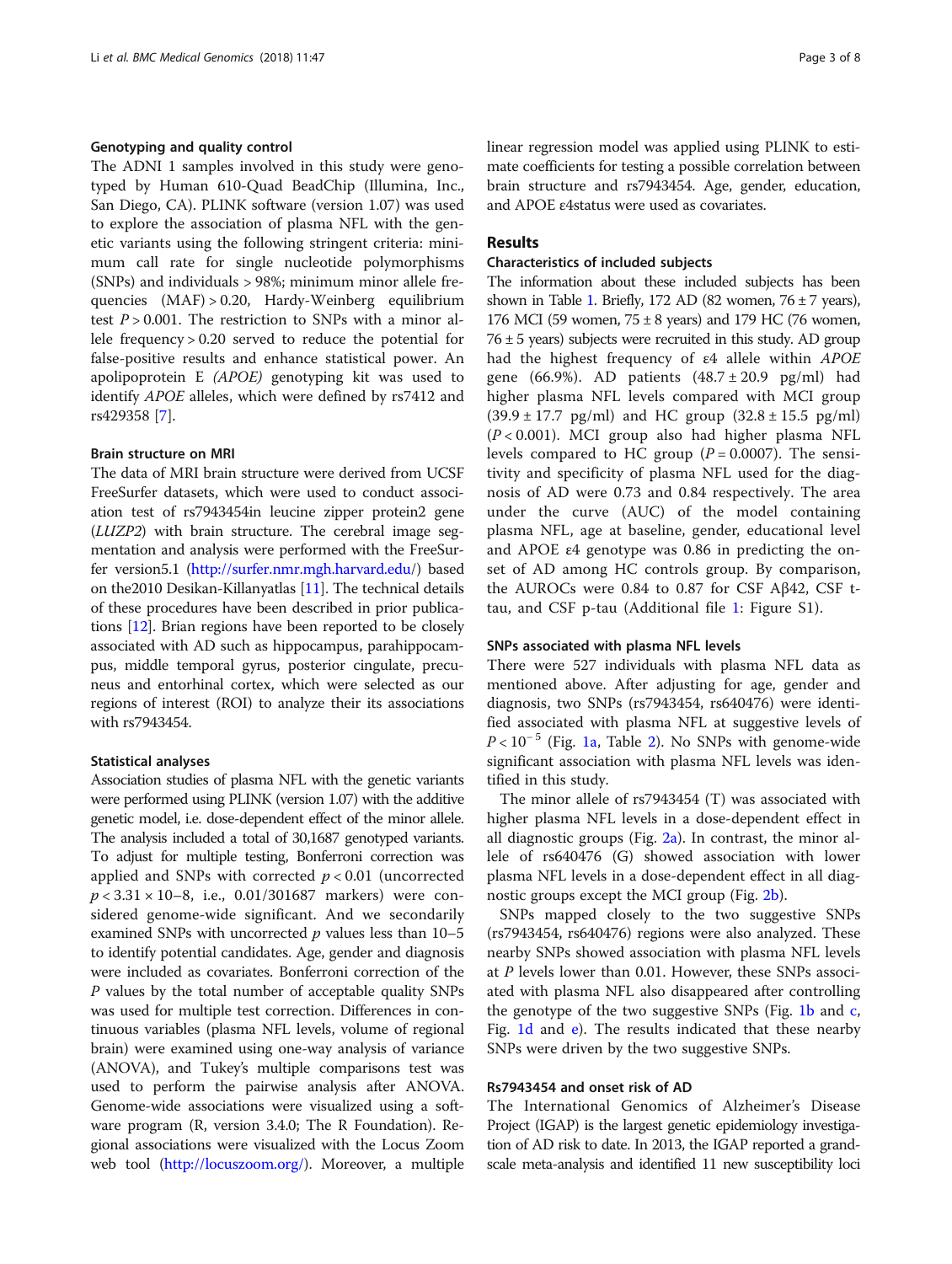<span id="page-3-0"></span>

24.2 Mb to 24.8 Mb region of chromosome 11 controlling for rs7943454. d Regional association results for the 160.4 Mb to 161 Mb regions of chromosome 5. e Association results for 160.4 Mb to 161 Mb regions of chromosome 5 controlling for rs640476

for AD [[13\]](#page-6-0). The IGAP research was divided into a discovery step (stage 1) and a replication step (stage 2). We checked the two loci associated with plasma NFL in IGAP database in the stage 1 meta-analysis and identified rs7943454 as a risk locus for AD  $(P = 0.03476)$ .

Table 2 Top SNPs associated with plasma NFL levels  $(P \text{ values} < 10^{-5})$ 

|    | CHR SNP                  |  | MAF Closest Gene SNP Type/Location P values |                       |
|----|--------------------------|--|---------------------------------------------|-----------------------|
|    | 11 rs7943454 0.460 IUZP2 |  | intron                                      | $1.39 \times 10^{-6}$ |
| -5 | rs640476 0.297 GABRB2    |  | intergenic                                  | $6.71 \times 10^{-6}$ |

Abbreviations: CHR chromosome, LUZP2 leucine zipper protein 2, MAF minor allele frequency, SNP single nucleotide polymorphism, GABRB2 gammaaminobutyric acid type A receptor beta2 subunit

The minor allele of rs7943454 (T) increased the onset risk of AD 1.547-fold in our analysis (odds ratio = 1.547, confidence interval 95% = 1.018–2.351).

# Impact of rs7943454 on brain structure

Several cortical areas including middle temporal gyrus, posterior cingulate, precuneus, parahippocampal gyrus, and hippocampus were chosen as the ROI of the AD related MRI measures analysis. We analyzed the association of rs7943454 with AD related brain structures in a linear model using age, gender, education years, APOE ε4 status and intracranial volume (ICV) as covariates. There was no regional cortical volume associated with rs7943454 at baseline in the hybrid population (AD, MCI, and HC subjects)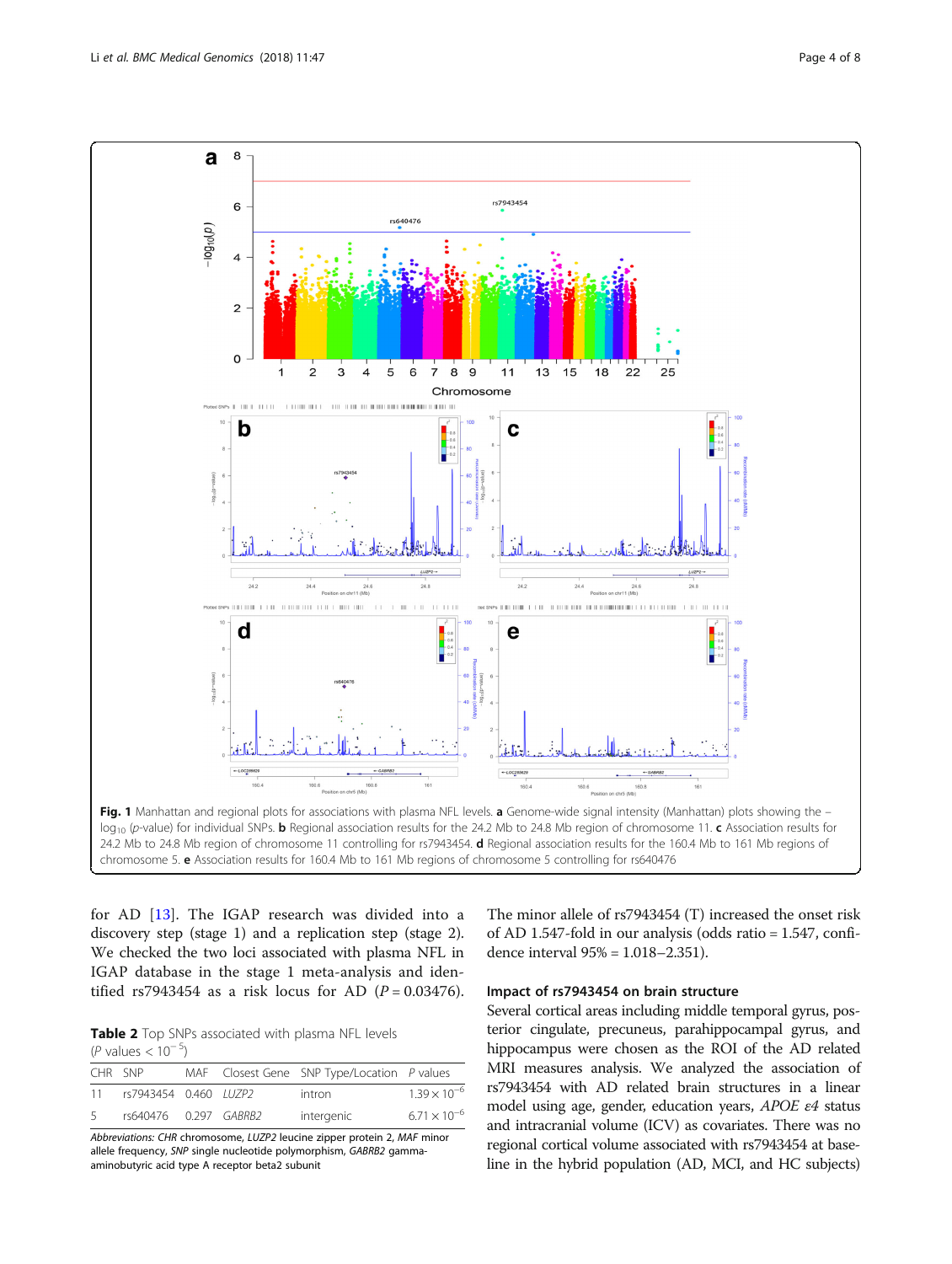$p = 0.0008$ 

 $p < 0.0001$ 

<span id="page-4-0"></span> $\mathbf{a}$ 

 $10<sub>1</sub>$ 

 $p < 0.0001$ 



 $\equiv$  cc

 $\Box$  CT

 $\blacksquare$ 

 $p = 0.0001$ 

(Fig. 3a). However, rs7943454 increased the percentage of atrophy of right middle temporal gyrus in the hybrid population in the one-year follow-up research  $(P = 0.0234,$ Fig. 3b). Subjects with TT genotype had greater atrophy rate of right middle temporal gyrus than those with CC genotype (CC: 0.9880 ± 0.0622, CT: 0.9783 ± 0.0377, TT: 0.9537  $\pm$  0.0433) (P = 0.05). There was no significant difference in the volume of right middle temporal gyrus between CT genotype and CC genotype or TT genotype.

# **Discussion**

To our knowledge, this study was the first one using plasma NFL as an endophenotype of AD for GWAS. The use of quantitative traits in GWAS has been shown to increase statistical power over case-control designs [[8\]](#page-6-0). We identified two SNPs (rs7943454, rs640476) associated with plasma NFL at suggestive levels. The minor allele (T) of rs7943454 within LUZP2 increased the onset risk of AD and was associated with atrophy of right middle temporal gyrus in the entire cohort of the one-



year longitudinal study. The use of plasma NFL as an endophenotype of AD for GWAS enabled us to identify a novel AD candidate gene in addition to examining the influence of well-known AD genes on AD biomarkers. We also found the minor allele (T) of rs7943454 in LUZP2 was associated with higher plasma NFL levels in a dose-dependent fashion. In contrast, the minor allele (G) of rs640476 near GABRB2 was associated with lower plasma NFL at suggestive levels in a dose-dependent effect in all diagnostic groups except the MCI group.

Plasma NFL showed significant increase in AD patients than in MCI and healthy controls  $(P < 0.001)$ . Similar with CSF NFL, plasma is not disease-specific and even more marked increases are found in several other neurodegenerative disorders. Increasing evidence indicates that plasma NFL is a potential biomarker for the progression of AD but not for the diagnosis [[4,](#page-6-0) [14](#page-7-0)–[16](#page-7-0)]. Plasma NFL is noninvasive and has diagnostic accuracy for AD in the same range as established CSF biomarkers [[3\]](#page-6-0). Plasma NFL may be widely used as a biomarker in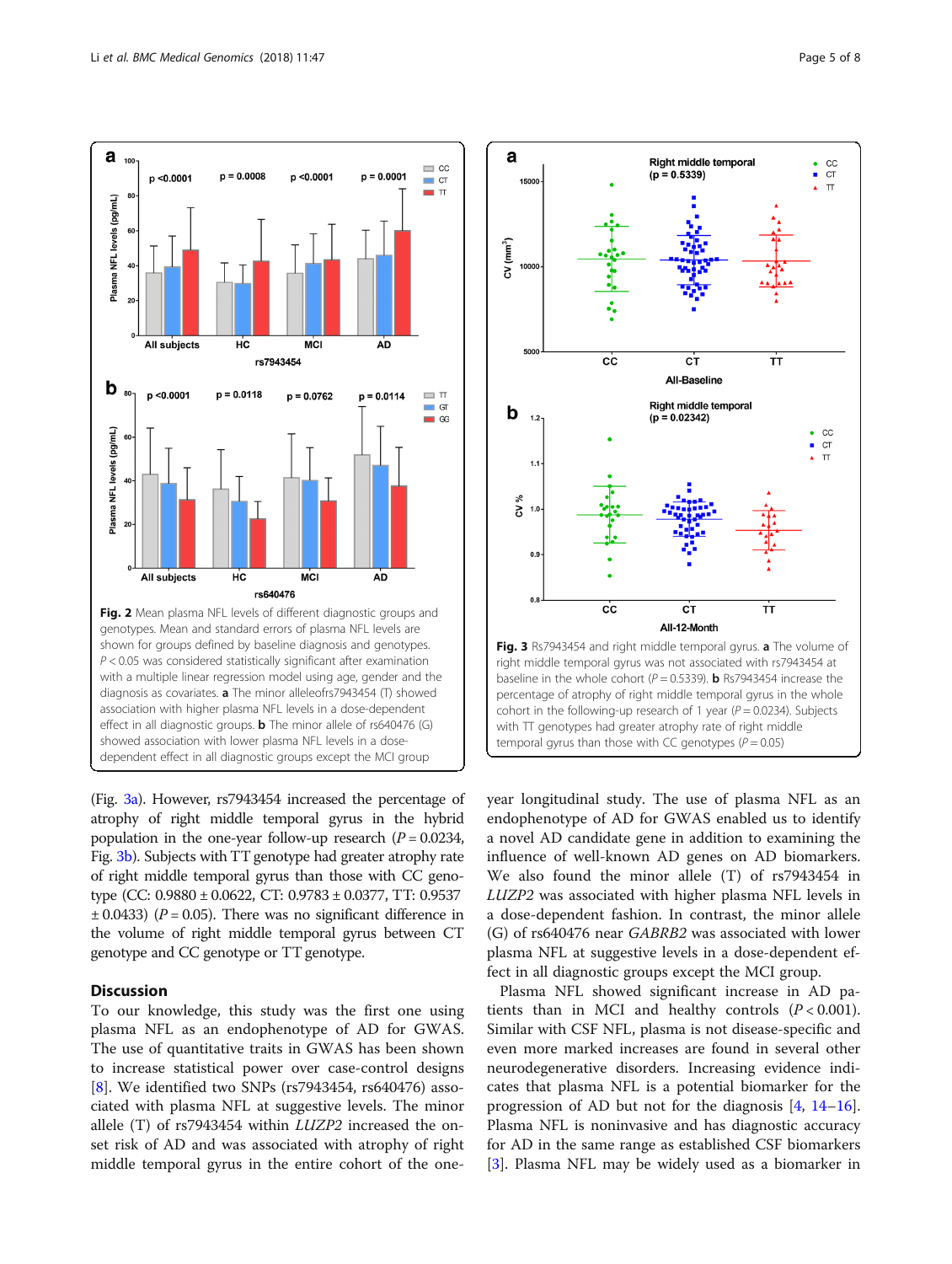<span id="page-5-0"></span>clinical studies and drug development of AD, although there is still a long way to go. The elevated NFL levels in plasma also indicate that the degeneration of largecaliber axons plays an important role in the progression of AD [[14\]](#page-7-0).

The variation rs7943454 is located on chromosome 11p14.3 within LUZP2 region. LUZP2 is a leucine zipper protein coding gene that has been reported to be deleted in some patients with Wilms tumor-Aniridia-Genitourinary anomalies-mental Retardation (WAGR) syndrome [[17](#page-7-0)]. It has also been reported that LUZP2 was associated with prostate cancer and hypereosinophilic syndrome [\[18,](#page-7-0) [19](#page-7-0)]. The function of LUZP2 is still unclear and inhibition of its expression did not show any obvious abnormal phenotypes in mice [\[20](#page-7-0)]. Rs7943454 in LUZP2 has been reported as a risk locus of AD in IGAP, which has been validated in our analysis. The minor allele (T) of rs7943454 increased plasma NFL levels in a dose-dependent fashion and was associated with atrophy of right middle temporal gyrus in the hybrid population. Neuroimaging changes occur years before cognitive decline and middle temporal gyrusis identified as a critical region of memory that changes in the early stage of AD, followed by progressive neocortical damage. Atrophy of middle temporal gyrus is now considered to be a valid diagnostic marker in the early stage of AD [[21](#page-7-0)]. Our study showed that the minor allele (T) of rs7943454 increased the atrophy rate of right middle temporal gyrus in the one-year follow-up study and the C-allele remarkably prevented its atrophy. This result further proved that rs7943454 was associated with the onset risk of AD and LUZP2 may be a new susceptibility gene of AD. However, we didn't find any relation between rs7943454 and right middle temporal gyrus in subgroups due to the limited sample size.

The variation rs640476 is located on chromosome 5 q34, the intergenic region between GABRB2 (gammaaminobutyric acid type A receptor beta2 subunit) and LOC285629 (also known as LINC02159, long intergenic non-protein coding RNA 2159). GABRB2 is the gene coding β2 subunit of γ-aminobutyric acid receptor type A (GABAA receptor), which is the major mediator of fast inhibitory synaptic transmission in the central nervous system. Mutations in GABRB2 genes have been reported to be associated with intellectual disability and epilepsy [\[22](#page-7-0), [23\]](#page-7-0). A missense mutation in GABRB2 was also reported to be associated with early myoclonic encephalopathy [[24\]](#page-7-0). Mutations in GABRB2 may reduce the expression of GABAA receptor and change the channel function, which could perturb GABA ergic inhibition in the brain. Disruption of excitatory-inhibitory (E/I) balance may be an important mechanism contributing to AD cognitive decline. Interestingly, despite vast neuronal loss in AD patients, GABA ergic neurons and receptors are relatively spared [[25](#page-7-0)]. We have conducted

a linkage disequilibrium analysis in order to annotate the identified functional variants. We found five loci which has strong linkage disequilibrium with rs7943454  $(rs1509601: r<sup>2</sup> = 0.81, D' = 1; rs7927899: r<sup>2</sup> = 0.81, D' = 1;$ rs6484052:  $r^2 = 0.99$ , D' = 1; rs6484053:  $r^2 = 0.8$ , D' = 0.98; rs4922682:  $r^2 = 0.91$ , D' = 0.96). All these loci are also located in an intron region. We detected only one locus which has strong linkage disequilibrium with rs640476 (rs587875:  $r^2 = 0.98$ , D' = 1) and was also in an intergenic region.

Replication studies with independent, larger samples will be important to confirm these findings. In this study, we used a stringent MAF threshold (MAF > 0.20) and stringent Bonferroni corrections. These restrictions can improve statistical power to avoid false positive result but may miss less common SNPs. The modest number of subjects restricts stratified analyses for the three diagnostic groups. Besides, a two-year follow-up may be too short to observe the influence of rs7943454 on brain structure changes.

#### Conclusions

In summary, we identified that two SNPs (rs7943454 in LUZP2 and rs640476 near GABRB2) were associated with plasma NFL at suggestive levels. Rs7943454 in LUZP2 was associated with the onset risk of AD and atrophy of right middle temporal gyrus in the whole cohort. Using endophenotype-based approach, we identified rs7943454 as a new AD risk locus.

# Additional file

[Additional file 1:](https://doi.org/10.1186/s12920-018-0364-8) Figure S1. Plasma neurofilament light for AD diagnosis. Receiver operating cuves of logistic regression model are controlled for age at baseline, gender, educational level and APOE ε4 genotype. (PDF 6 kb)

#### Abbreviations

AD: Alzheimer disease; ADNI: Alzheimer's Disease Neuroimaging Initiative; ANOVA: One-way analysis of variance; APOE: Apolipoprotein E; Aβ: amyloid-β; CSF: Cerebrospinal fluid; GABRB2: Gamma-aminobutyric acid type A receptor beta2 subunit; GWAS: Genome-wide association study; ICV: Intracranial volume; IGAP: The International Genomics of Alzheimer's Disease Project; LUZP2: Leucine zipper protein 2 gene; MAF: Minimum minor allele frequencies; MCI: Mild cognitive impairment; MRI: Magnetic resonance imaging; NFL: Neurofilament light; NFT: Neurofibrillary tangles; PET: Positron emission tomography; p-tau: Phosphorylated tau; t-tau: Total-tau; QC: Quality control; ROI: Regions of interest; SD: Standard deviations; SNPs: Single nucleotide polymorphisms; WAGR: Wilms tumor-Aniridia-Genitourinary anomalies-mental Retardation

#### Acknowledgements

The authors thank scientists contributed in developing the clinical and genetic resources necessary to collect these data and complete this project. The authors also gratefully thank the efforts of hundreds of individuals whose help and participation made this work possible. Data were obtained from the Alzheimer's Disease Neuroimaging Initiative (ADNI) database ([adni.loni.usc.edu](http://adni.loni.usc.edu)).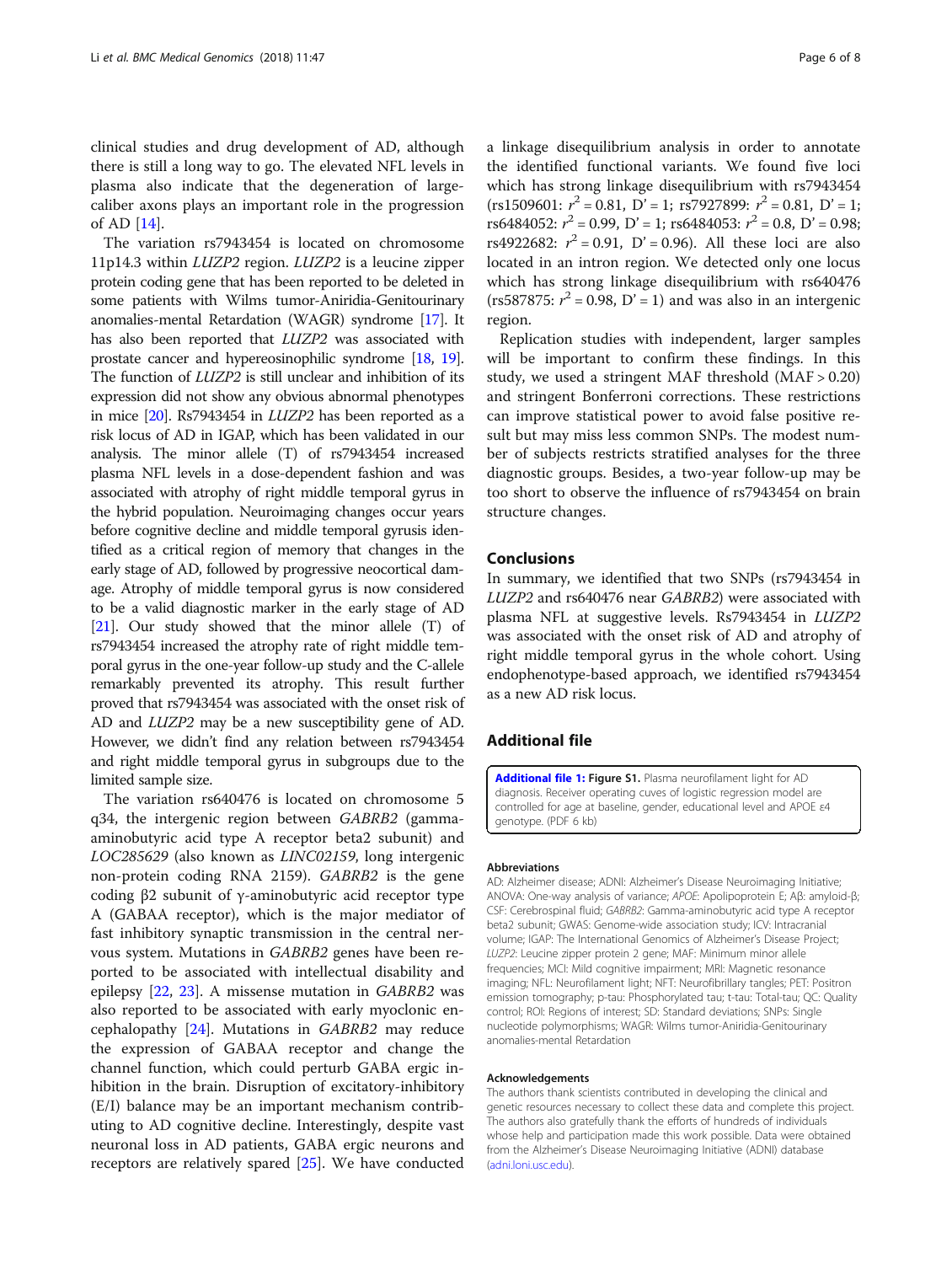#### <span id="page-6-0"></span>Funding

Data collection and sharing for this project was funded by the Alzheimer's Disease Neuroimaging Initiative (ADNI) (National Institutes of Health Grant U01 AG024904) and DOD ADNI (Department of Defense award number W81XWH-12-2-0012). ADNI is funded by the National Institute on Aging, the National Institute of Biomedical Imaging and Bioengineering, and through generous contributions from the following: AbbVie, Alzheimer's Association; Alzheimer's Drug Discovery Foundation; Araclon Biotech; BioClinica, Inc.; Biogen; Bristol-Myers Squibb Company; CereSpir, Inc.; Cogstate; Eisai Inc.; Elan Pharmaceuticals, Inc.; Eli Lilly and Company; EuroImmun; F. Hoffmann-La Roche Ltd. and its affiliated company Genentech, Inc.; Fujirebio; GE Healthcare; IXICO Ltd.; Janssen Alzheimer Immunotherapy Research & Development, LLC.; Johnson & Johnson Pharmaceutical Research & Development LLC.; Lumosity; Lundbeck; Merck & Co., Inc.; Meso Scale Diagnostics, LLC.; NeuroRx Research; Neurotrack Technologies; Novartis Pharmaceuticals Corporation; Pfizer Inc.; Piramal Imaging; Servier; Takeda Pharmaceutical Company; and Transition Therapeutics. The Canadian Institutes of Health Research is providing funds to support ADNI clinical sites in Canada. Private sector contributions are facilitated by the Foundation for the National Institutes of Health [\(www.fnih.org\)](http://www.fnih.org). The grantee organization is the Northern California Institute for Research and Education, and the study is coordinated by the Alzheimer's Therapeutic Research Institute at the University of Southern California. ADNI data are disseminated by the Laboratory for Neuro Imaging at the University of Southern California. This work was supported by grants from the Taishan Scholars Program of Shandong Province (ts201511109 and tsqn20161079), Qingdao Key Health Discipline Development Fund, Qingdao Outstanding Health Professional Development Fund, and Qingdao Innovation and Entrepreneurship Leading Talent Program.

#### Availability of data and materials

Data are available to researchers by applying to the respective organizations, ADNI and IGAP. The ADNI data are available at (<http://adni.loni.usc.edu>/). The IGAP data are available at ([http://web.pasteur-lille.fr/en/recherche/u744/igap/](http://web.pasteur-lille.fr/en/recherche/u744/igap/igap_download.php) [igap\\_download.php](http://web.pasteur-lille.fr/en/recherche/u744/igap/igap_download.php)).

#### Authors' contributions

JQL, XZY, LT, WAC and JTY: design and conceptualization, analysis and interpretation of the data, drafting and revision of the manuscript. HYL: experimental implementation, data collection and analysis. JQL: experimental implementation, data analysis and revision of the manuscript. XPC: revision of the manuscript. All authors have read and approved the manuscript.

#### Ethics approval and consent to participate

Regional ethical committees of all participating institutions approved the ADNI [\(https://adni.loni.usc.edu/wp-content/uploads/how\\_to\\_apply/](https://adni.loni.usc.edu/wp-content/uploads/how_to_apply/ADNI_Acknowledgement_List.pdf) [ADNI\\_Acknowledgement\\_List.pdf](https://adni.loni.usc.edu/wp-content/uploads/how_to_apply/ADNI_Acknowledgement_List.pdf)). All study participants or authorized representatives provided written informed consent. Ethics approval was obtained from the institutional review boards of each institution involved: Oregon Health and Science University; University of Southern California; University of California—San Diego; University of Michigan; Mayo Clinic, Rochester; Baylor College of Medicine; Columbia University Medical Center; Washington University, St. Louis; University of Alabama at Birmingham; Mount Sinai School of Medicine; Rush University Medical Center; Wien Center; Johns Hopkins University; New York University; Duke University Medical Center; University of Pennsylvania; University of Kentucky; University of Pittsburgh; University of Rochester Medical Center; University of California, Irvine; University of Texas Southwestern Medical School; Emory University; University of Kansas, Medical Center; University of California, Los Angeles; Mayo Clinic, Jacksonville; Indiana University; Yale University School of Medicine; McGill University, Montreal-Jewish General Hospital; Sunnybrook Health Sciences, Ontario; U.B.C.Clinic for AD & Related Disorders; Cognitive Neurology—St. Joseph's, Ontario; Cleveland Clinic Lou Ruvo Center for Brain Health; Northwestern University; Premiere Research Inst (Palm Beach Neurology); Georgetown University Medical Center; Brigham and Women's Hospital; Stanford University; Banner Sun Health Research Institute; Boston University; Howard University; Case Western Reserve University; University of California, Davis—Sacramento; Neurological Care of CNY; Parkwood Hospital; University of Wisconsin; University of California, Irvine—BIC; Banner Alzheimer's Institute; Dent Neurologic Institute; Ohio State University; Albany Medical College; Hartford Hospital, Olin Neuropsychiatry Research Center; Dartmouth-Hitchcock Medical Center; Wake Forest University Health

Sciences; Rhode Island Hospital; Butler Hospital; UC San Francisco; Medical University South Carolina; St. Joseph's Health Care Nathan Kline Institute; University of Iowa College of Medicine; Cornell University; and University of South Florida: USF Health Byrd Alzheimer's Institute.

#### Competing interests

The authors declare that they have no competing interests.

#### Publisher's Note

Springer Nature remains neutral with regard to jurisdictional claims in published maps and institutional affiliations.

#### Author details

<sup>1</sup>Department of Neurology, Qingdao Municipal Hospital, Qingdao University No.5 Donghai Middle Road, Qingdao 266071, Shandong Province, China. <sup>2</sup> Department of Neurology, Weihaiwei People's Hospital, Weihai, China.<br><sup>3</sup> Clinical Besearch Conter, Qinadae Municipal Hospital, Qinadae Univers <sup>3</sup>Clinical Research Center, Qingdao Municipal Hospital, Qingdao University, Qingdao, China. <sup>4</sup>Department of Neurology, The First Affiliated Hospital of Wenzhou Medical University, Nanbaixiang Road, Wenzhou 325000, Zhejiang Province, China.

#### Received: 4 January 2018 Accepted: 1 May 2018 Published online: 10 May 2018

#### References

- 1. Alzheimer's Assoc. 2015 Alzheimer's disease facts and figures. Alzheimer's Dement. 2015;11(3):332–84.
- 2. Yu JT, Tan L, Hardy J. Apolipoprotein E in Alzheimer's disease: an update. Annu Rev Neurosci. 2014;37:79–100.
- 3. Mattsson N, Andreasson U, Zetterberg H, Blennow K. Alzheimer's disease neuroimaging I: Association of Plasma Neurofilament Light with Neurodegeneration in patients with Alzheimer disease. JAMA Neurol. 2017;74(5):557–66.
- 4. Gaiottino J, Norgren N, Dobson R, Topping J, Nissim A, Malaspina A, Bestwick JP, Monsch AU, Regeniter A, Lindberg RL, et al. Increased neurofilament light chain blood levels in neurodegenerative neurological diseases. PLoS One. 2013;8(9):e75091.
- 5. Wang HF, Wan Y, Hao XK, Cao L, Zhu XC, Jiang T, Tan MS, Tan L, Zhang DQ, Tan L, et al. Bridging integrator 1 (BIN1) genotypes mediate Alzheimer's disease risk by altering neuronal degeneration. J Alzheimers Dis. 2016; 52(1):179–90.
- 6. Chen J, Yu JT, Wojta K, Wang HF, Zetterberg H, Blennow K, Yokoyama JS, Weiner MW, Kramer JH, Rosen H, et al. Genome-wide association study identifies MAPT locus influencing human plasma tau levels. Neurology. 2017;88(7):669–76.
- 7. Kim S, Swaminathan S, Shen L, Risacher SL, Nho K, Foroud T, Shaw LM, Trojanowski JQ, Potkin SG, Huentelman MJ, et al. Genome-wide association study of CSF biomarkers Abeta1-42, t-tau, and p-tau181p in the ADNI cohort. Neurology. 2011;76(1):69–79.
- 8. Cruchaga C, Kauwe JS, Harari O, Jin SC, Cai Y, Karch CM, Benitez BA, Jeng AT, Skorupa T, Carrell D, et al. GWAS of cerebrospinal fluid tau levels identifies risk variants for Alzheimer's disease. Neuron. 2013;78(2):256–68.
- 9. Weiner MW, Veitch DP, Aisen PS, Beckett LA, Cairns NJ, Green RC, Harvey D, Jack CR, Jagust W, Liu E, et al. The Alzheimer's disease neuroimaging initiative: a review of papers published since its inception. Alzheimers Dement. 2013;9(5):e111–94.
- 10. Rohrer JD, Woollacott IO, Dick KM, Brotherhood E, Gordon E, Fellows A, Toombs J, Druyeh R, Cardoso MJ, Ourselin S, et al. Serum neurofilament light chain protein is a measure of disease intensity in frontotemporal dementia. Neurology. 2016;87(13):1329–36.
- 11. Desikan RS, Segonne F, Fischl B, Quinn BT, Dickerson BC, Blacker D, Buckner RL, Dale AM, Maguire RP, Hyman BT, et al. An automated labeling system for subdividing the human cerebral cortex on MRI scans into gyral based regions of interest. NeuroImage. 2006;31(3):968–80.
- 12. Jack CR Jr, Bernstein MA, Fox NC, Thompson P, Alexander G, Harvey D, Borowski B, Britson PJ, LW J, Ward C, et al. The Alzheimer's disease neuroimaging initiative (ADNI): MRI methods. J Magn Reson Imaging. 2008;27(4):685–91.
- 13. Lambert JC, Ibrahim-Verbaas CA, Harold D, Naj AC, Sims R, Bellenguez C, DeStafano AL, Bis JC, Beecham GW, Grenier-Boley B, et al. Meta-analysis of